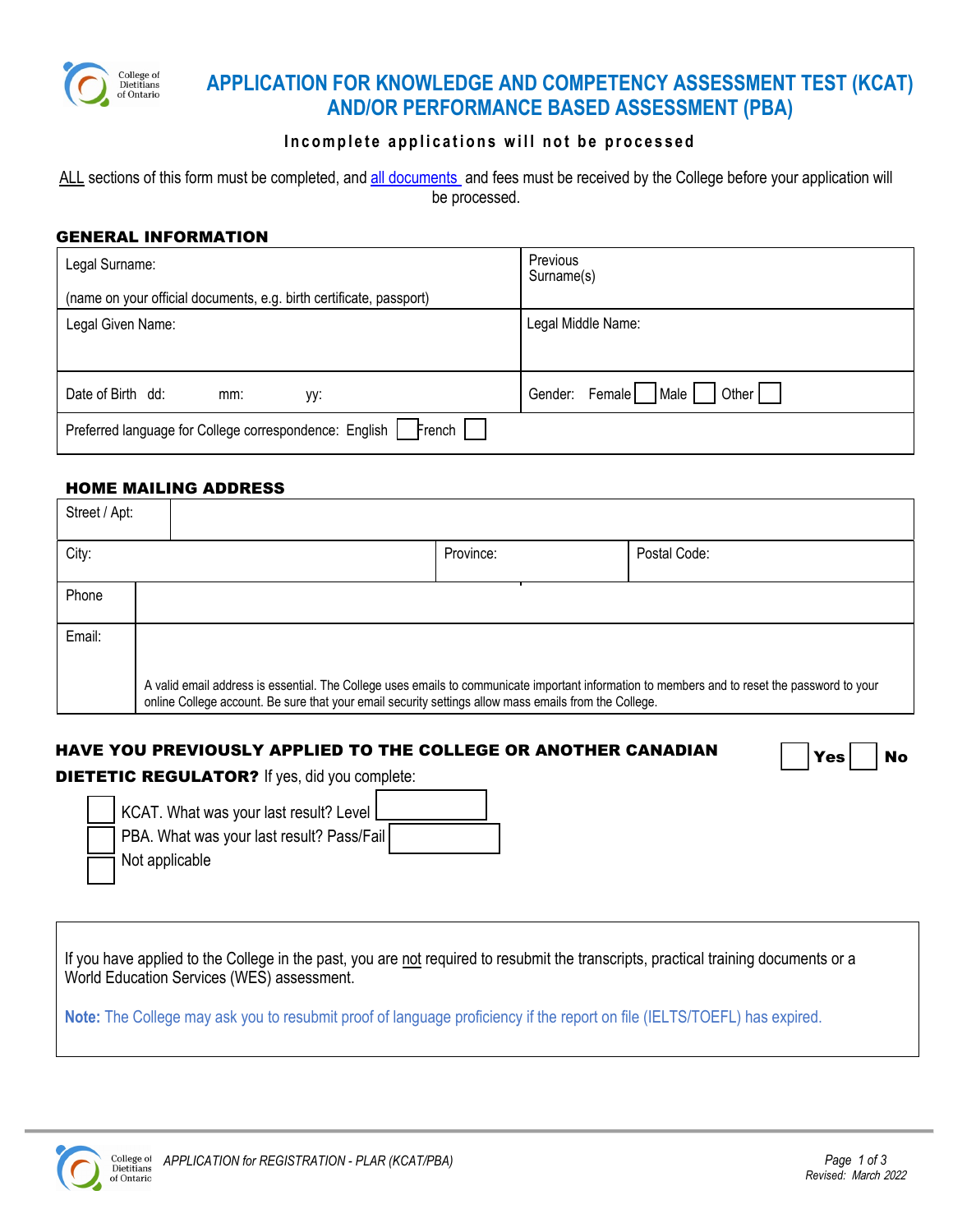<span id="page-1-0"></span>

| The following documents must be sent directly to CDO from the university or institution:                                                                                                                                                                                                   |                                                                                                              |                                                               |                                                                                     |  |  |
|--------------------------------------------------------------------------------------------------------------------------------------------------------------------------------------------------------------------------------------------------------------------------------------------|--------------------------------------------------------------------------------------------------------------|---------------------------------------------------------------|-------------------------------------------------------------------------------------|--|--|
| <b>Required Document(s)</b>                                                                                                                                                                                                                                                                | <b>Degree/Program Name</b><br><b>Including Name of</b><br><b>University/Country</b>                          | <b>Duration and/or</b><br><b>Year of</b><br><b>Completion</b> | <b>Are these</b><br>documents<br>already on file<br>from a previous<br>application? |  |  |
| <b>Academic Preparation</b><br>1.<br>World Education Services (WES) course by<br>course Evaluation (sent directly to CDO)                                                                                                                                                                  | 1.                                                                                                           | 1.                                                            | Yes<br>No                                                                           |  |  |
| <b>AND/OR</b>                                                                                                                                                                                                                                                                              | 2.                                                                                                           | 2.                                                            | Yes                                                                                 |  |  |
| Official transcript for each degree/certificate<br>(only if not sent directly to the College by WES)                                                                                                                                                                                       | $\overline{3}$ .                                                                                             | 3.                                                            | No                                                                                  |  |  |
| Internationally Educated Professionals in<br>Nutrition (IEPN) completion letter (only if<br>applicable)                                                                                                                                                                                    |                                                                                                              |                                                               | Yes<br>No                                                                           |  |  |
| 2. Practical training in dietetics                                                                                                                                                                                                                                                         |                                                                                                              |                                                               | Yes                                                                                 |  |  |
| Official Transcript (sent directly to CDO by the<br>institution or WES) showing practical training<br>was completed as part of the degree                                                                                                                                                  |                                                                                                              |                                                               | No                                                                                  |  |  |
| <b>OR</b>                                                                                                                                                                                                                                                                                  |                                                                                                              |                                                               |                                                                                     |  |  |
| Official letter (sent directly to CDO by the<br>institution) from the University or Regulatory<br>Body or Hospital which confirms that the<br>degree(s) completed qualifies the applicant to<br>practice as a Dietitian in the country where the<br>institution is located                 |                                                                                                              |                                                               |                                                                                     |  |  |
| 3. Language Proficiency                                                                                                                                                                                                                                                                    |                                                                                                              |                                                               |                                                                                     |  |  |
| TOEFL iBT Total Score of 79 (report must be<br>sent directly to CDO by the institution)                                                                                                                                                                                                    |                                                                                                              |                                                               | Yes                                                                                 |  |  |
| IELTS (academic) overall band score of 6.5<br>(report must be sent directly to CDO by the<br>institution)                                                                                                                                                                                  | If you chose "Medium of Instruction<br>option above, provide name of the<br>institution, sending the letter. |                                                               | No<br>Resubmit if IELTS/                                                            |  |  |
| Official letter confirming that the medium of<br>instruction was English (sent directly to CDO<br>from the school or university)                                                                                                                                                           |                                                                                                              |                                                               | TOEFL report has<br>expired                                                         |  |  |
| Name Change: If your official transcripts are under a different name than the one you are currently using, you must enclose proof of your<br>change in name with this application (e.g. document showing your old name (i.e. marriage certificate) and a government issued ID showing your |                                                                                                              |                                                               |                                                                                     |  |  |

## current name (i.e. driver's license, passport).

#### I CONFIRM THAT I HAVE MADE ARRANGEMENTS FOR THE DOCUMENTS LISTED ABOVE TO BE MAILED OR EMAILED DIRECTLY TO THE COLLEGE OF DIETITIANS OF ONTARIO.

Signature Date

Manual or electronic signatures are accepted.